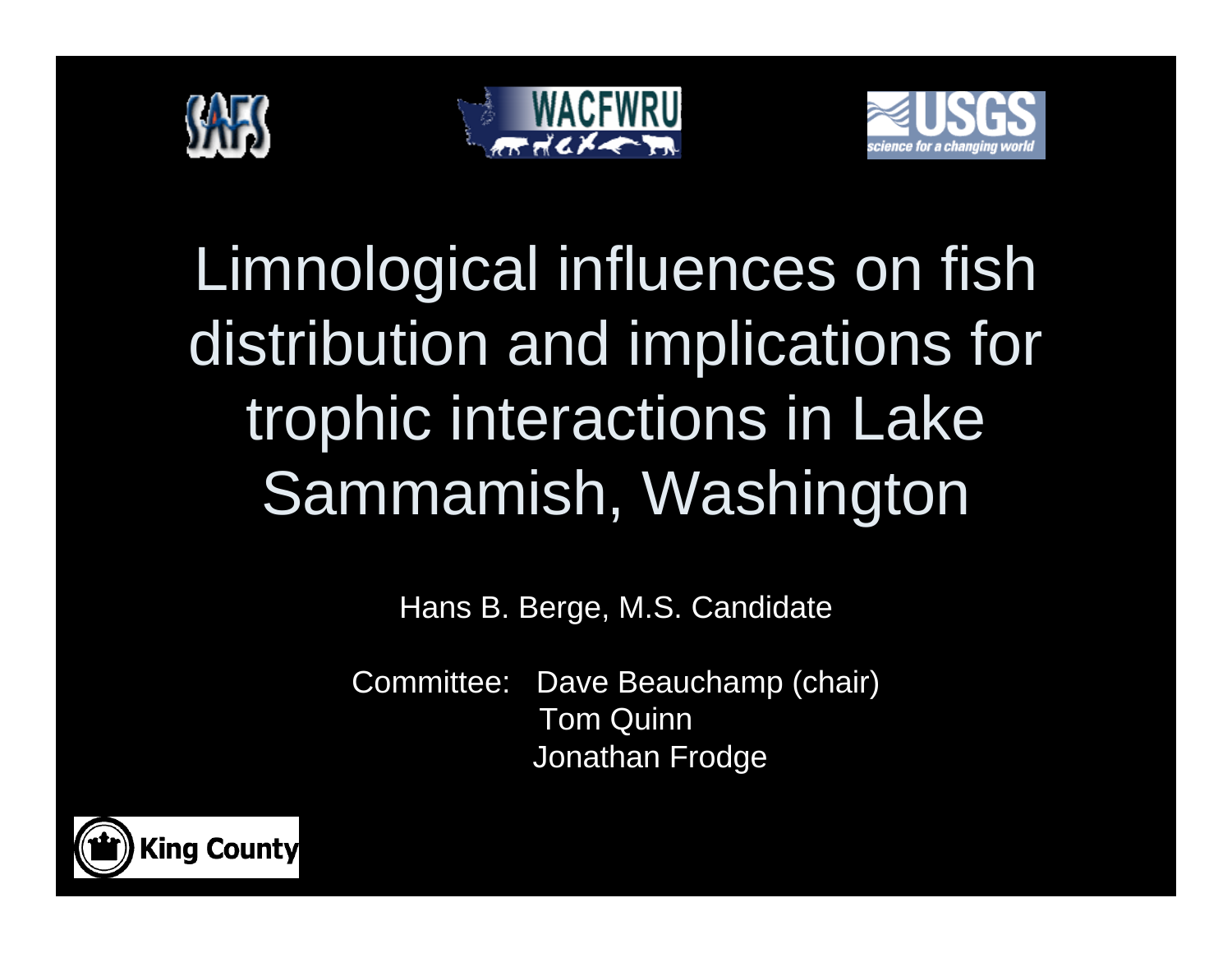# Lake Sammamish

- •6<sup>th</sup> largest lake in Washington
- $\bullet$ 32 km east of Seattle
- $\bullet$ 19.8 km2
- $\bullet$ Mean depth 17.7 m
- •Max depth 32 m
- •Elevation 12 m above msl
- $\bullet$ **Mesotrophic**
- $\bullet$ Popular for recreation
- •One state park, and several city and county parks

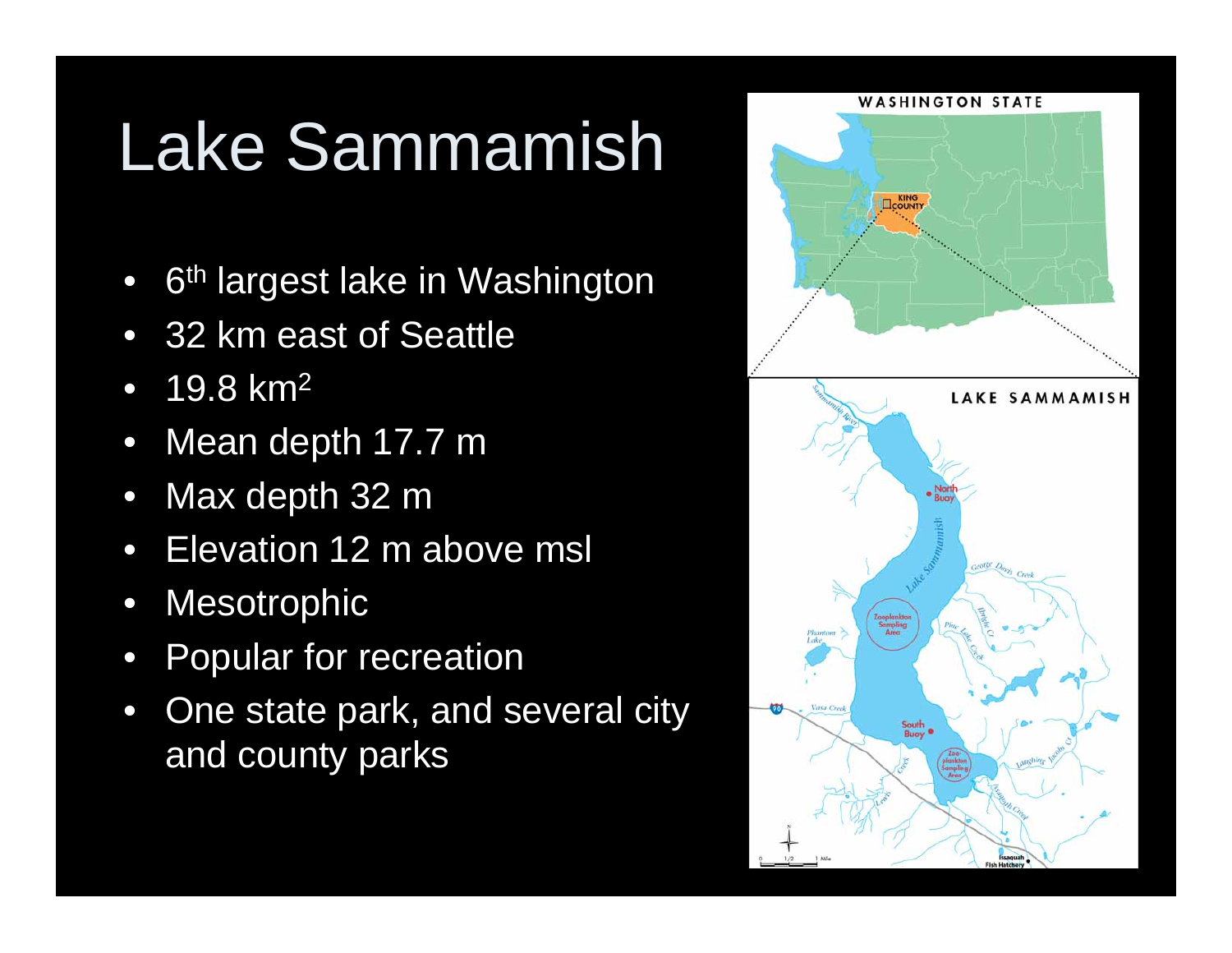### Annual limnological patterns

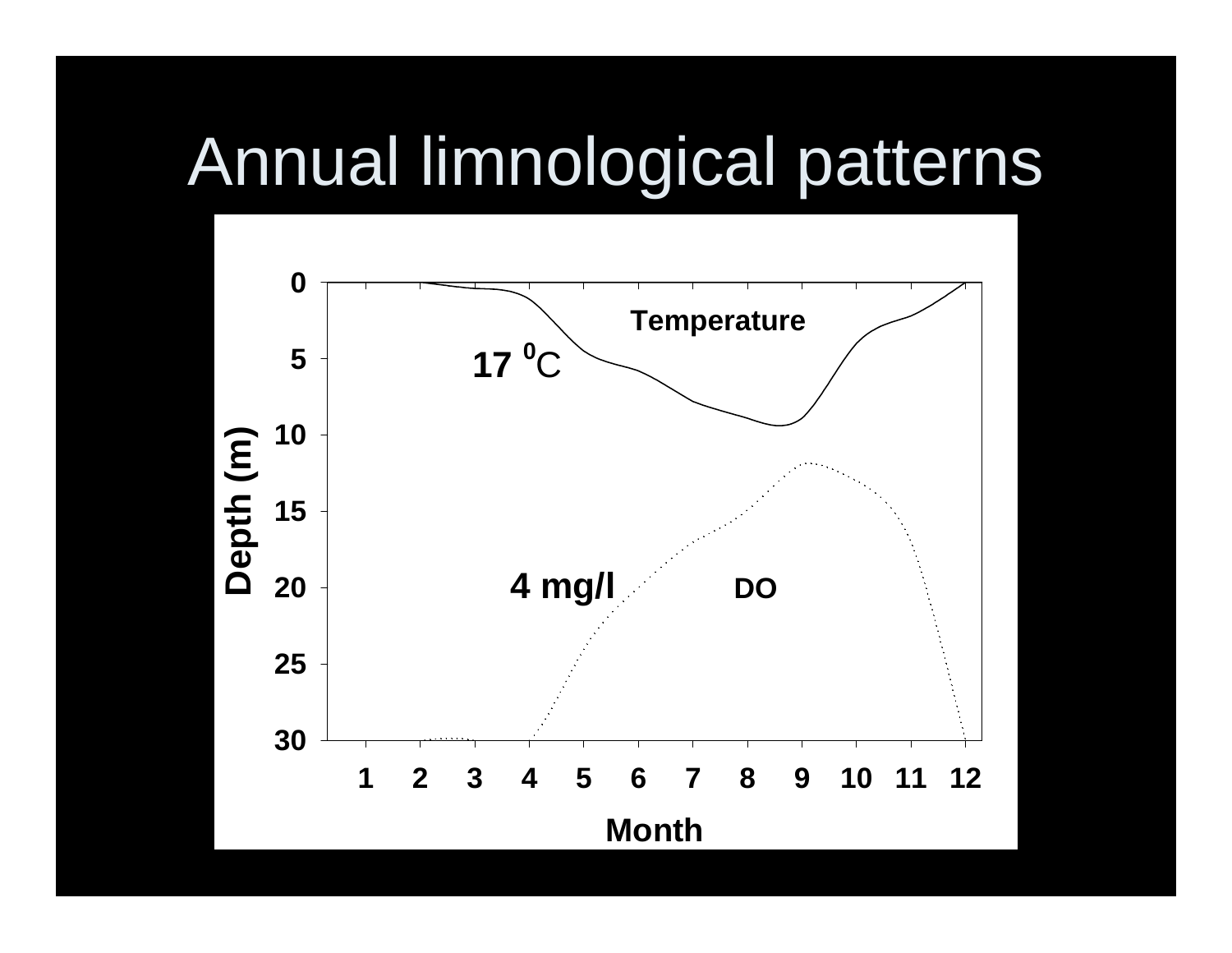### Fish species



#### Over 20 different fish species in Lake Sammamish!

#### Kokanee



#### Cutthroat Trout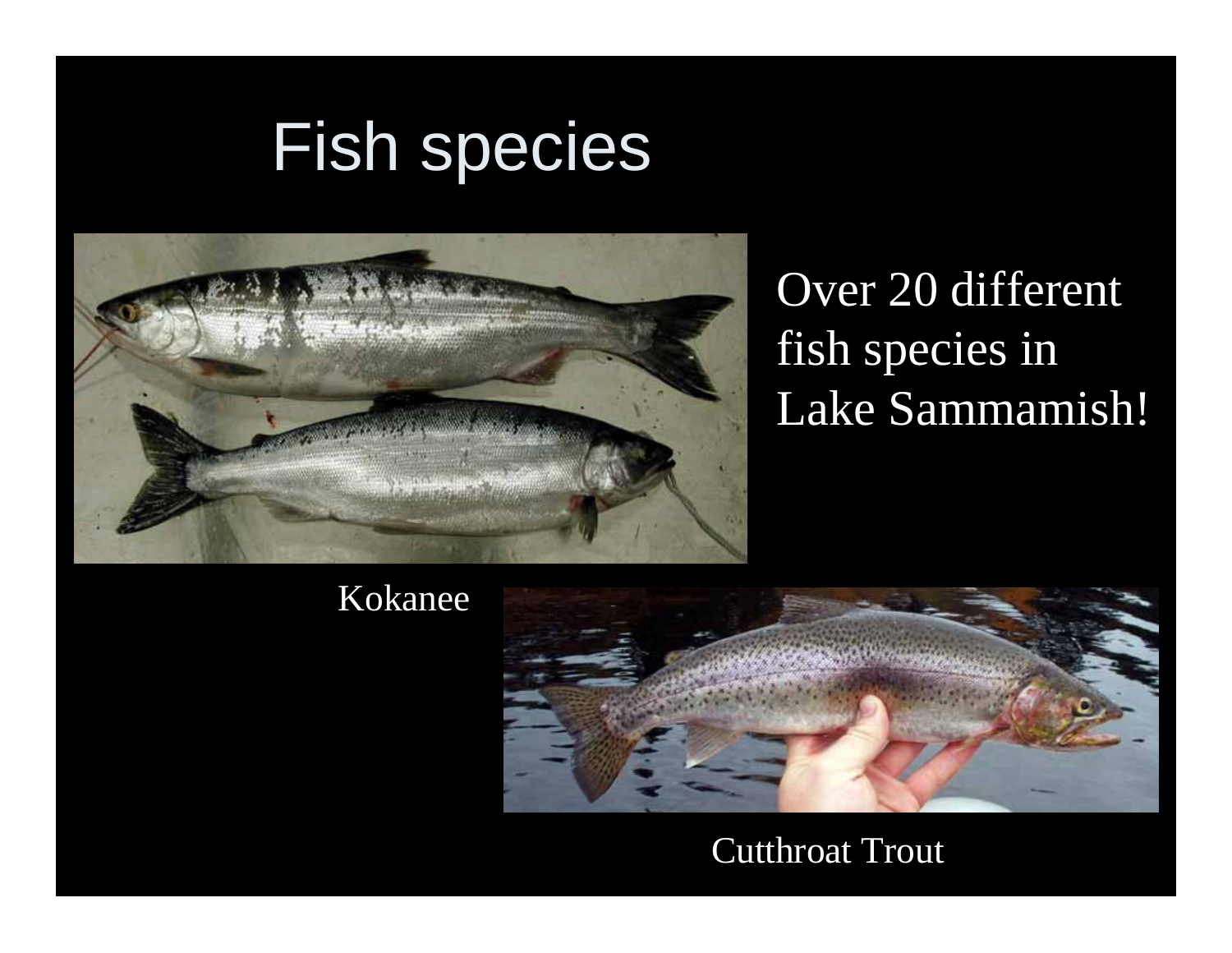#### Research objectives

- $\bullet$  Investigate the relationship between temperature and dissolved oxygen on the distribution of salmonids
- $\bullet$  Investigate the implications of a temperature/DO "squeeze" on trophic dynamics in Lake Sammamish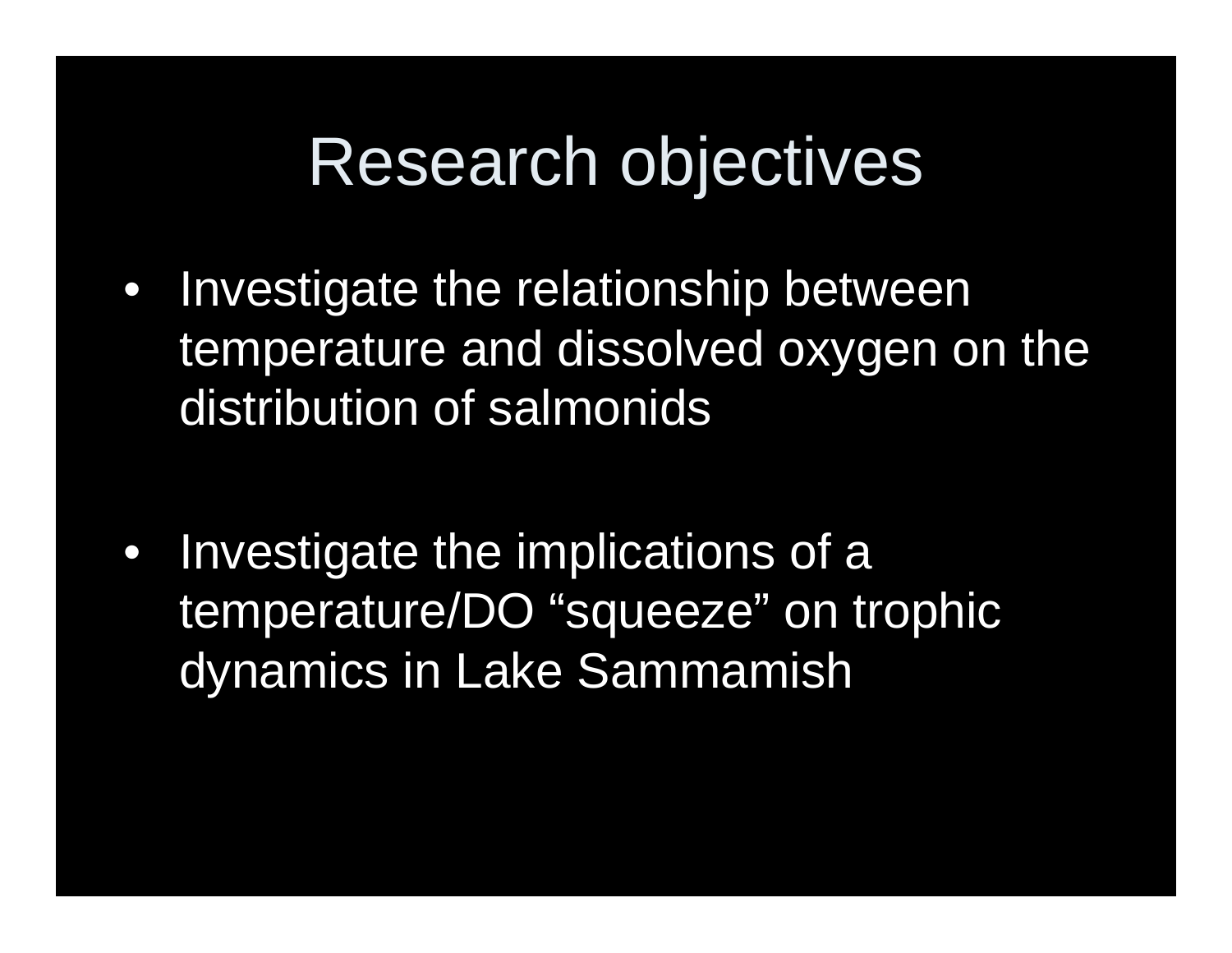• King County RUSS buoys provide continuous water quality data at two stations

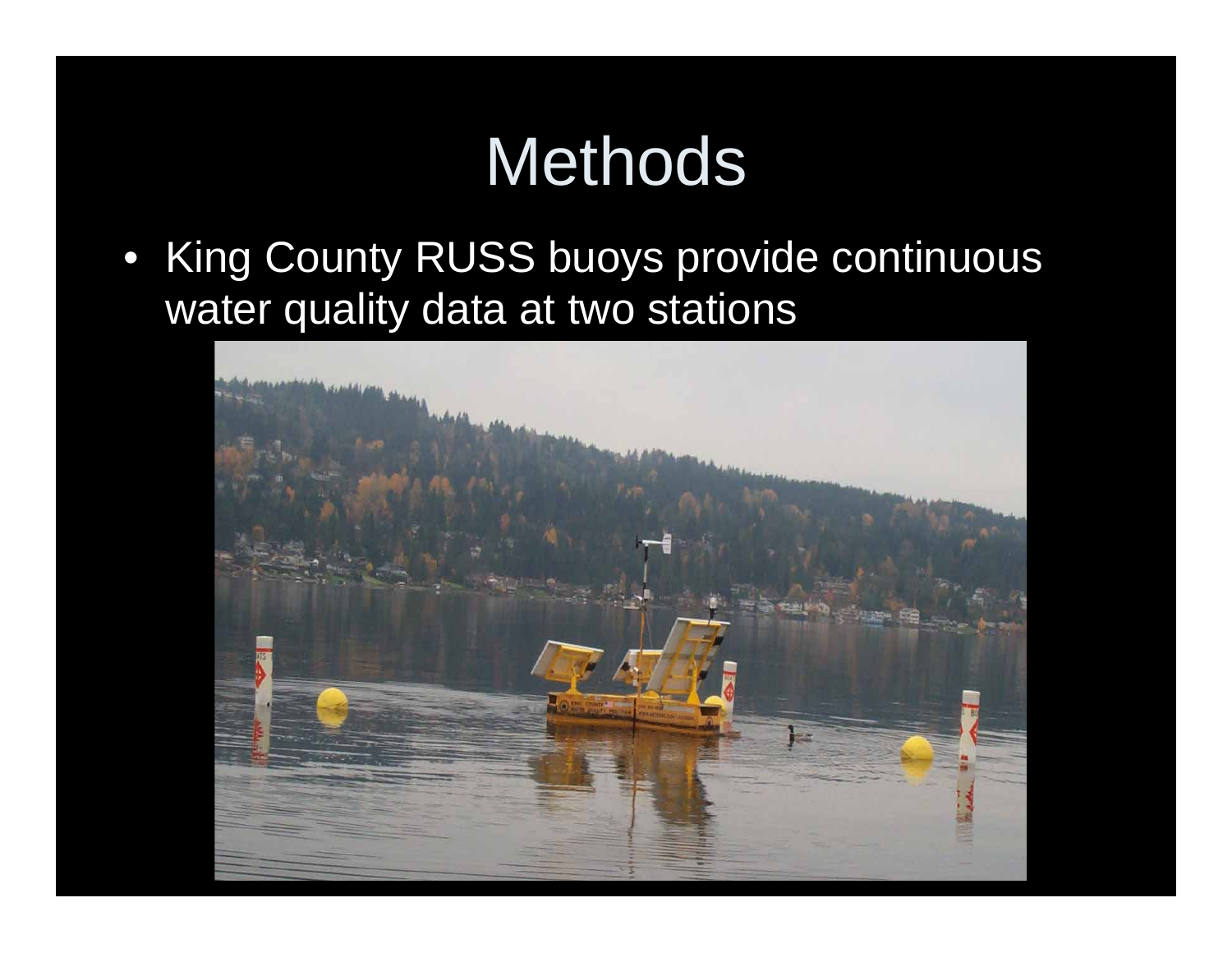• Split beam hydroacoustic surveys of entire lake





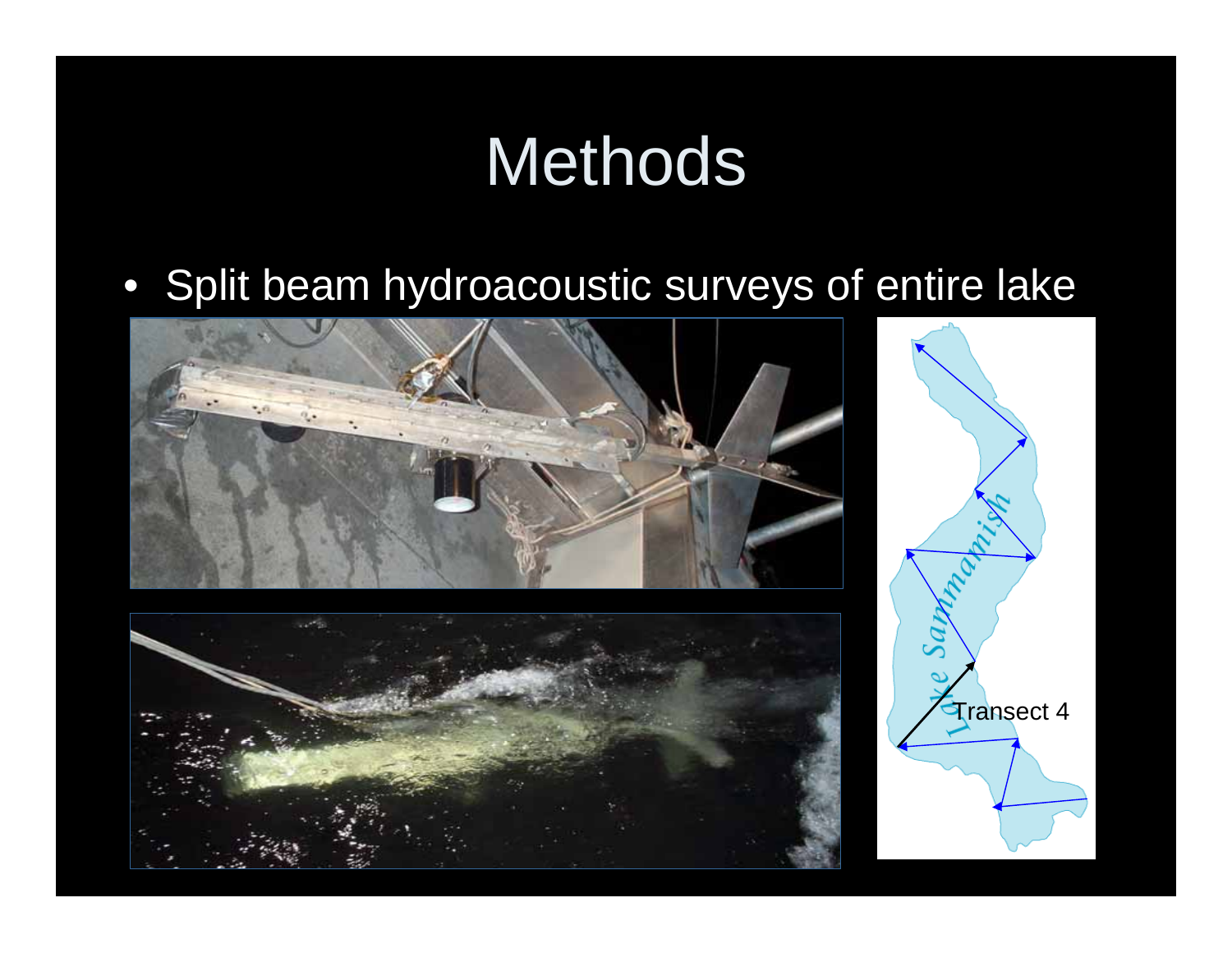• Horizontal Gillnets set for target verification of acoustic data and to gather biological information

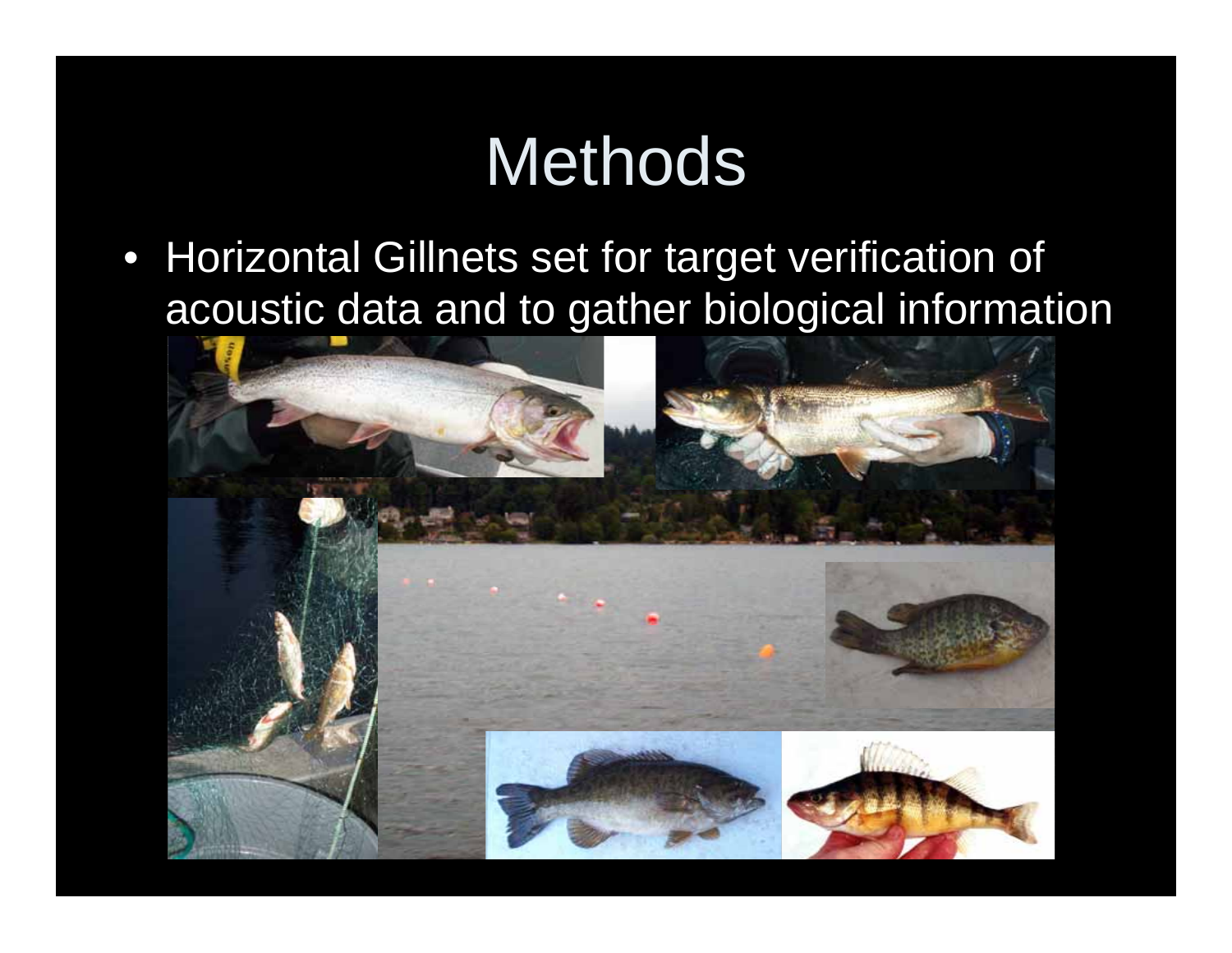• Monthly zooplankton samples collected by King County Environmental Lab and analyzed by UW limnologists







 $\overline{a}$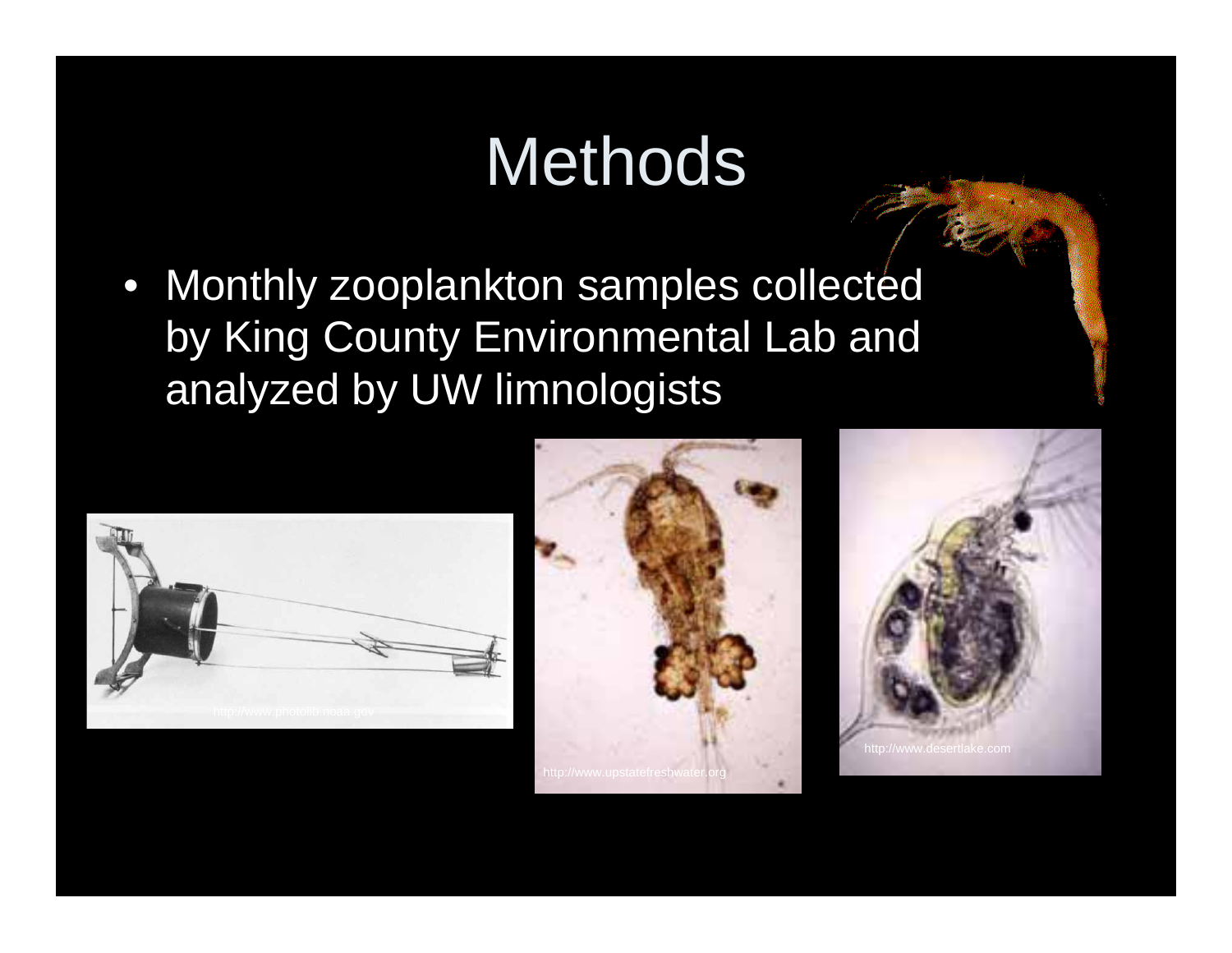- $\bullet$  Bioenergetics modeling
	- $\mathcal{L}_{\mathcal{A}}$ Wisconsin Model (Hanson et al. 1997)

**Consumption= Growth + Metabolism Costs+ Waste**

Specific inputs include:

Temperature (thermal experience) Diet information Growth of cohorts

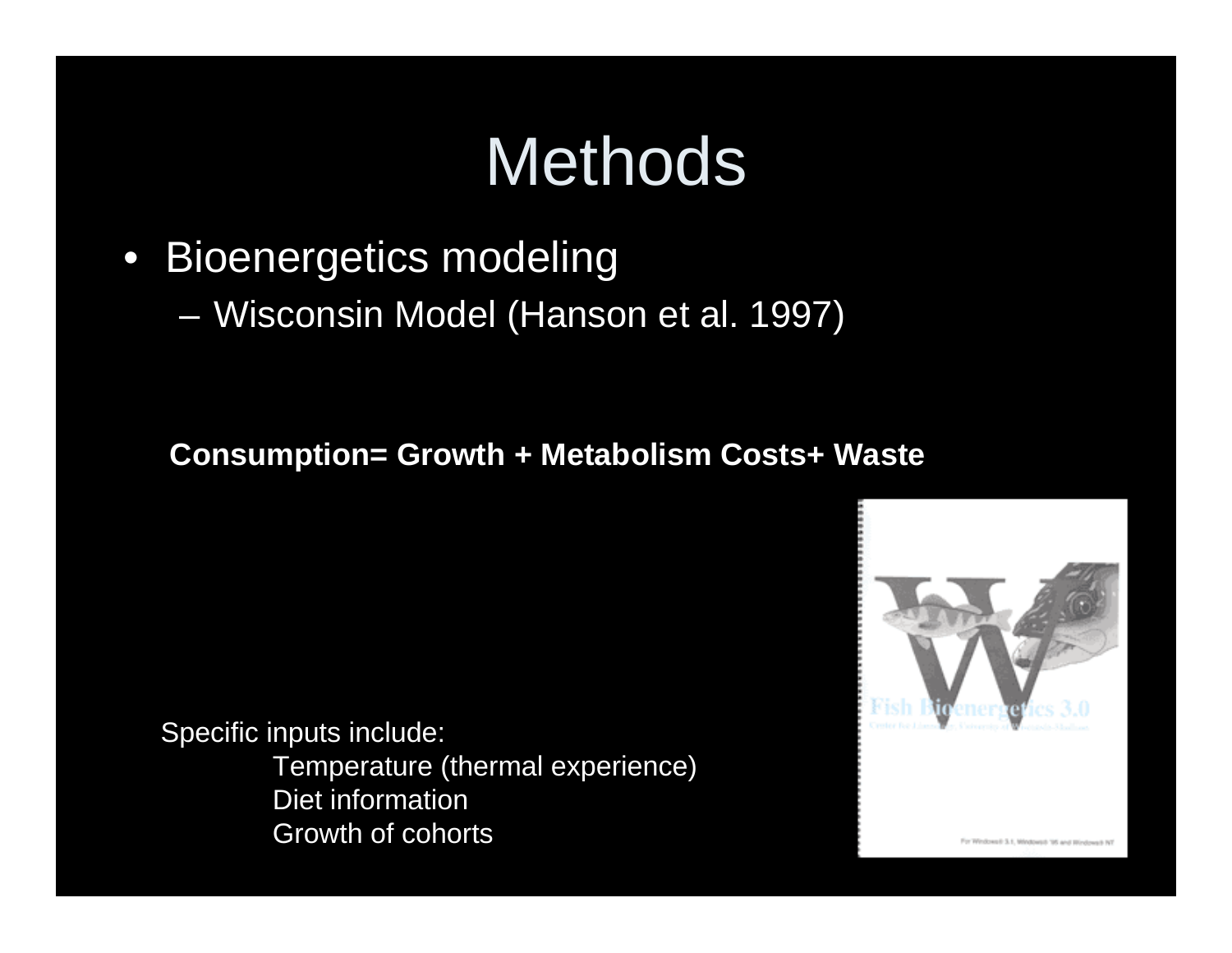## Results: Winter and Spring

#### • Salmonids throughout water column

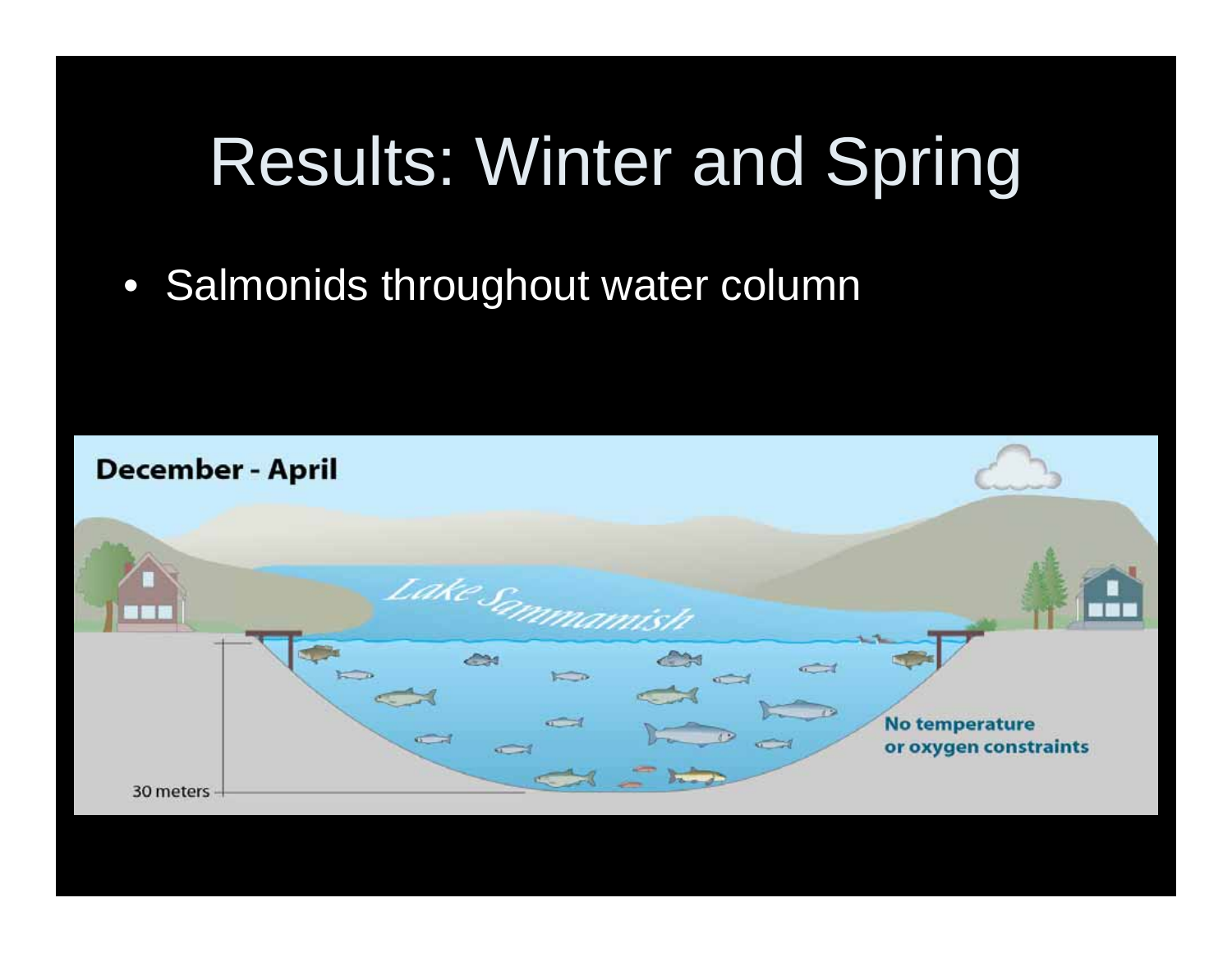## Results: Winter and Spring

#### **April Transect 4**

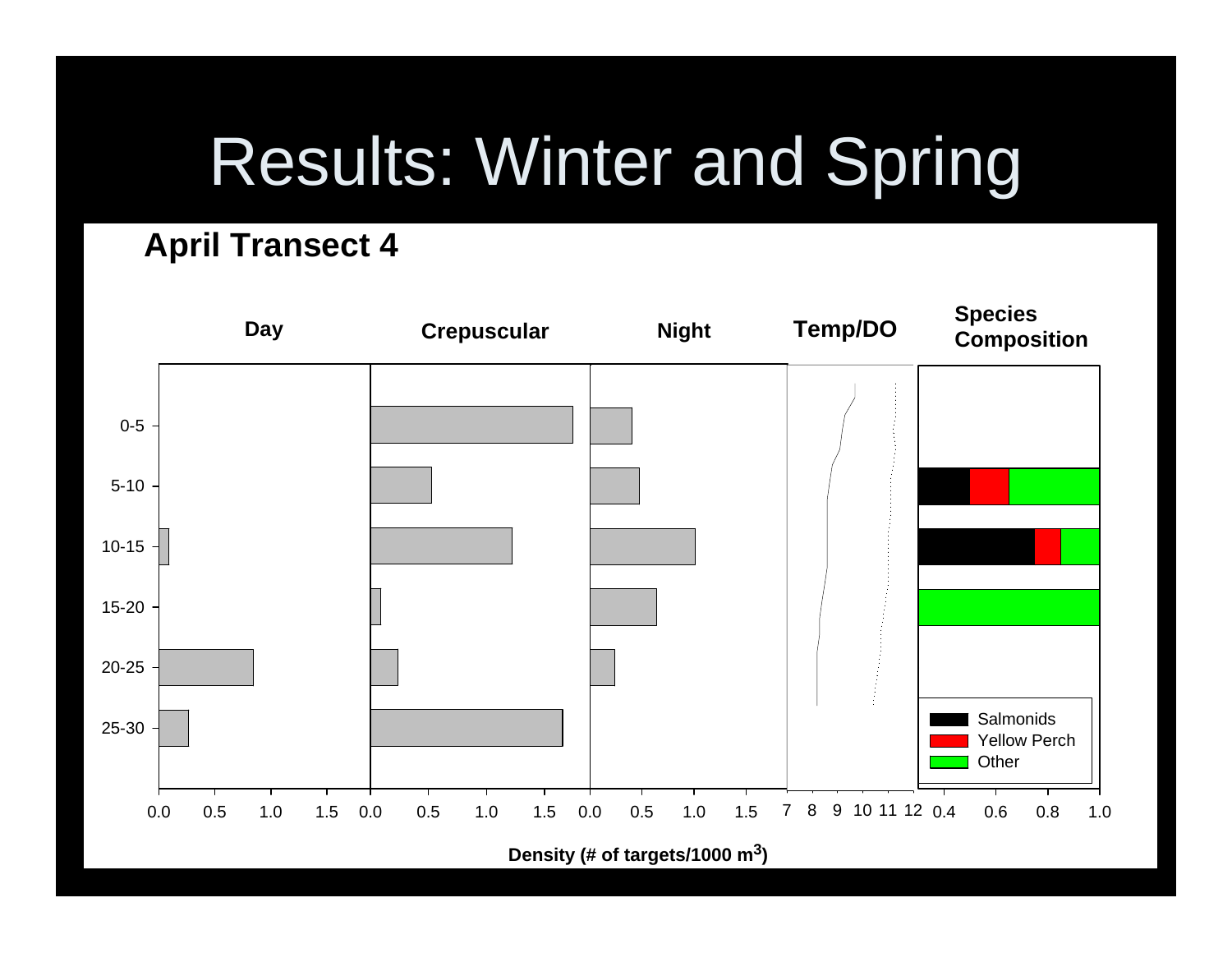### Results: Summer

#### • Temp/DO "squeeze" intensifies in July

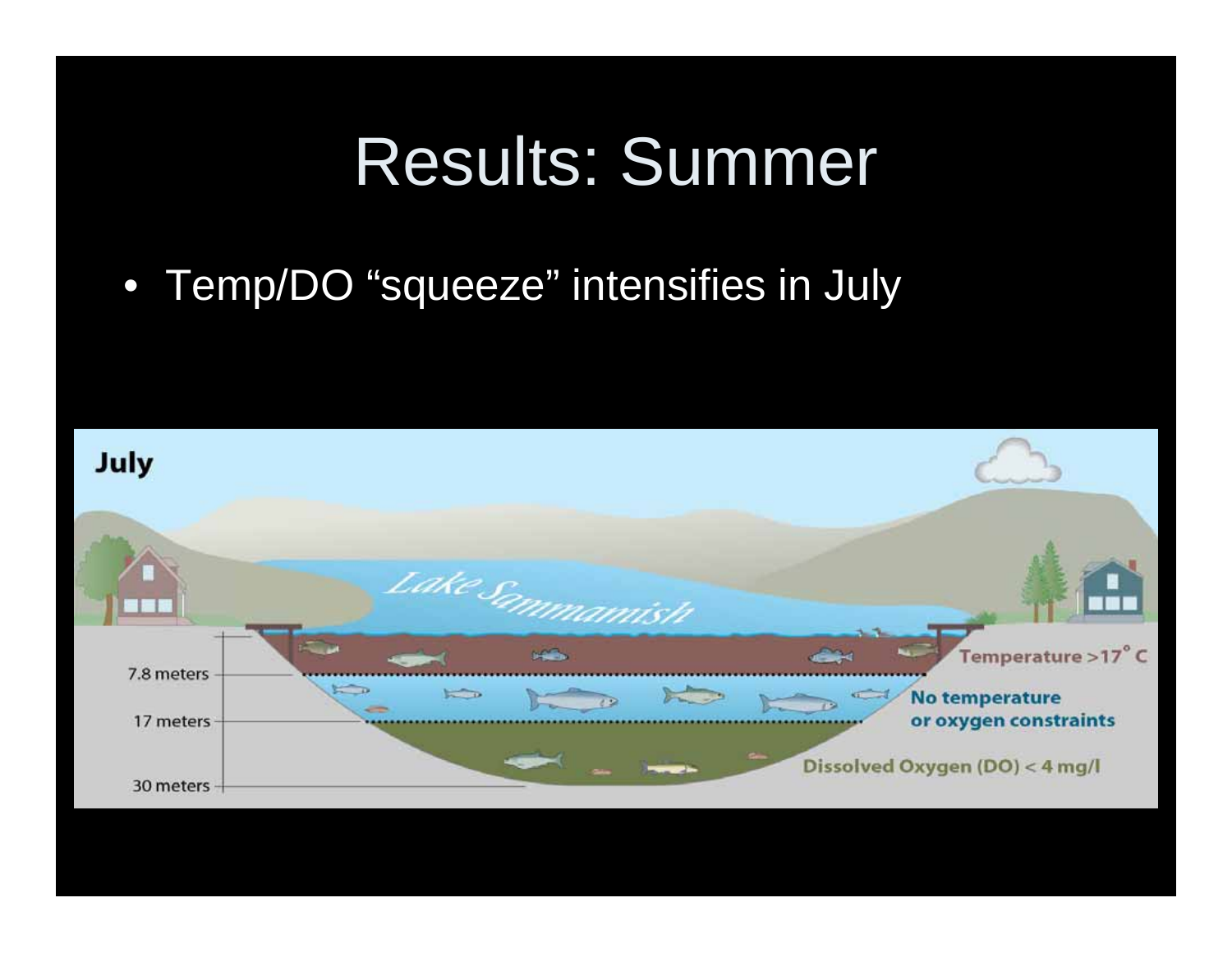## Results: Summer

#### **July Transect 4**

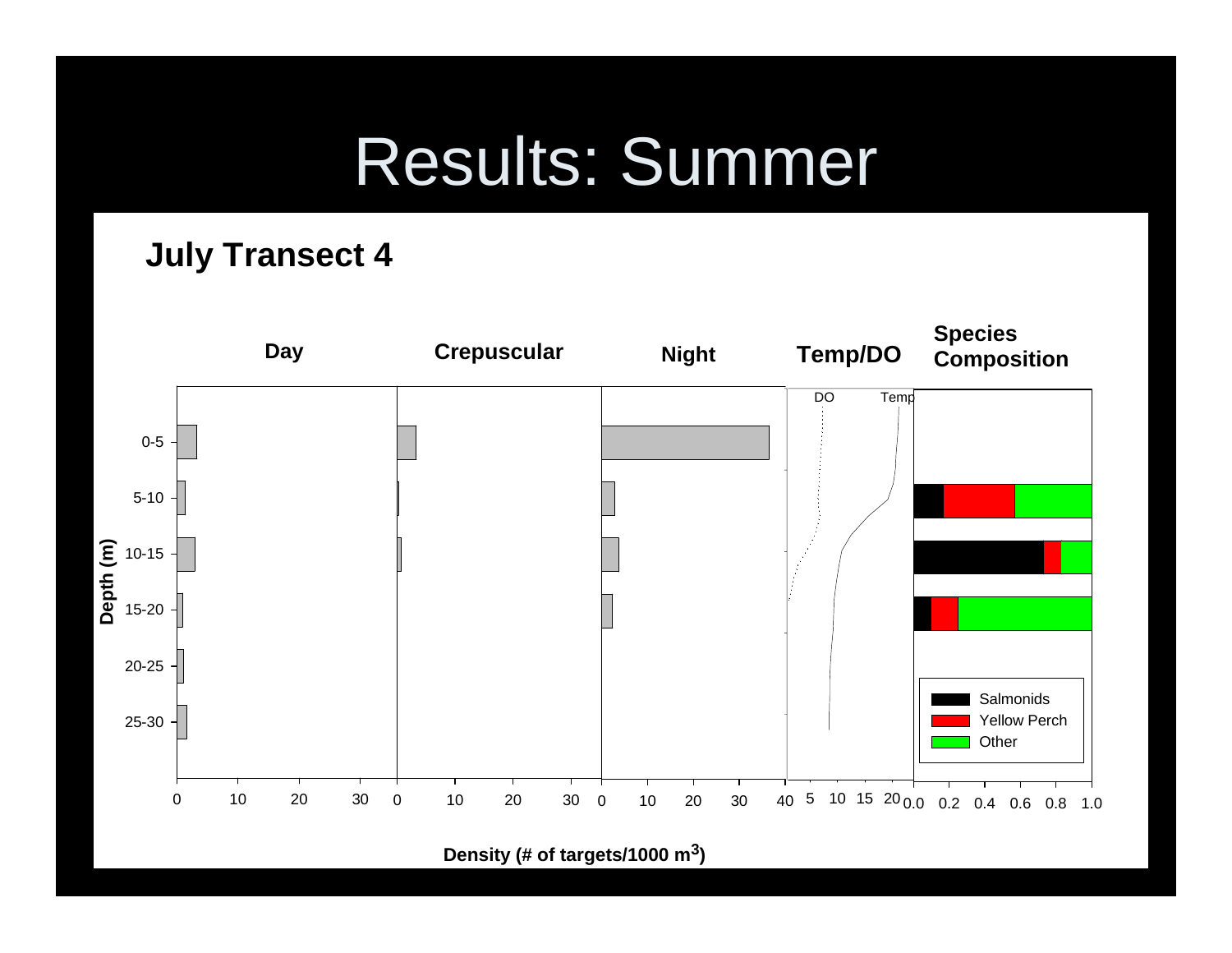#### Results

#### • Temperature cools off in epilimnion in September

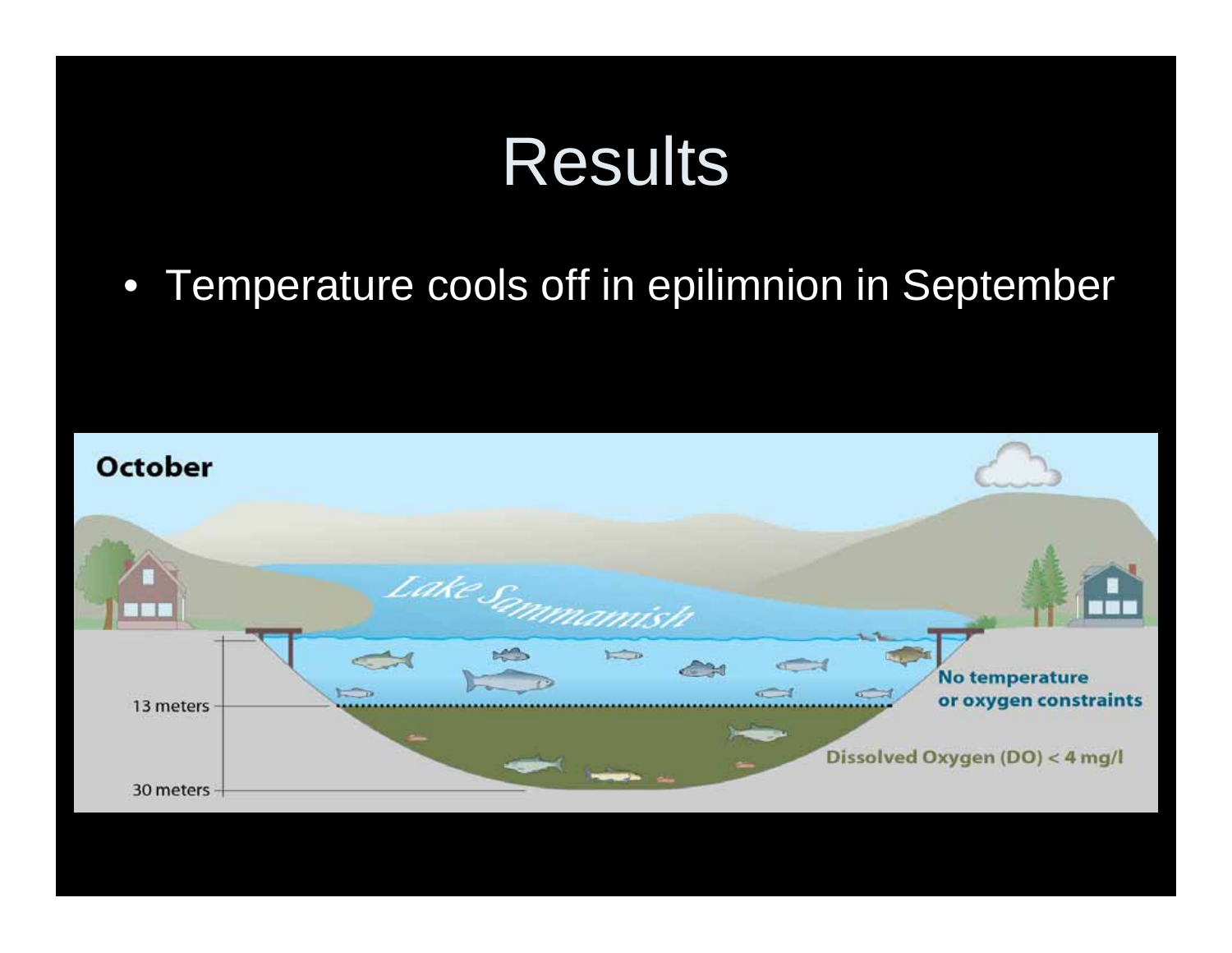#### Results: Autumn

#### **October Transect 4**

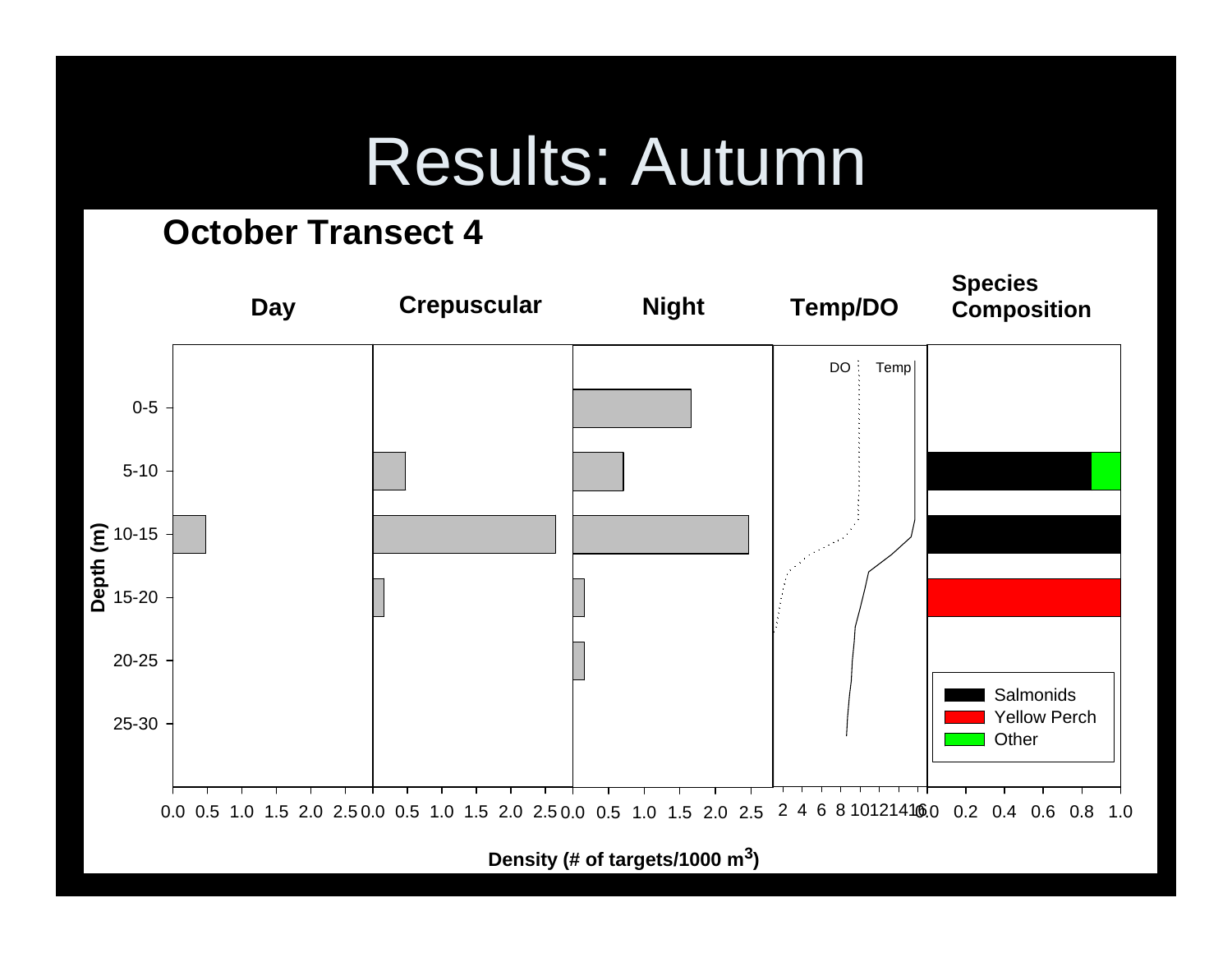### Zooplankton density





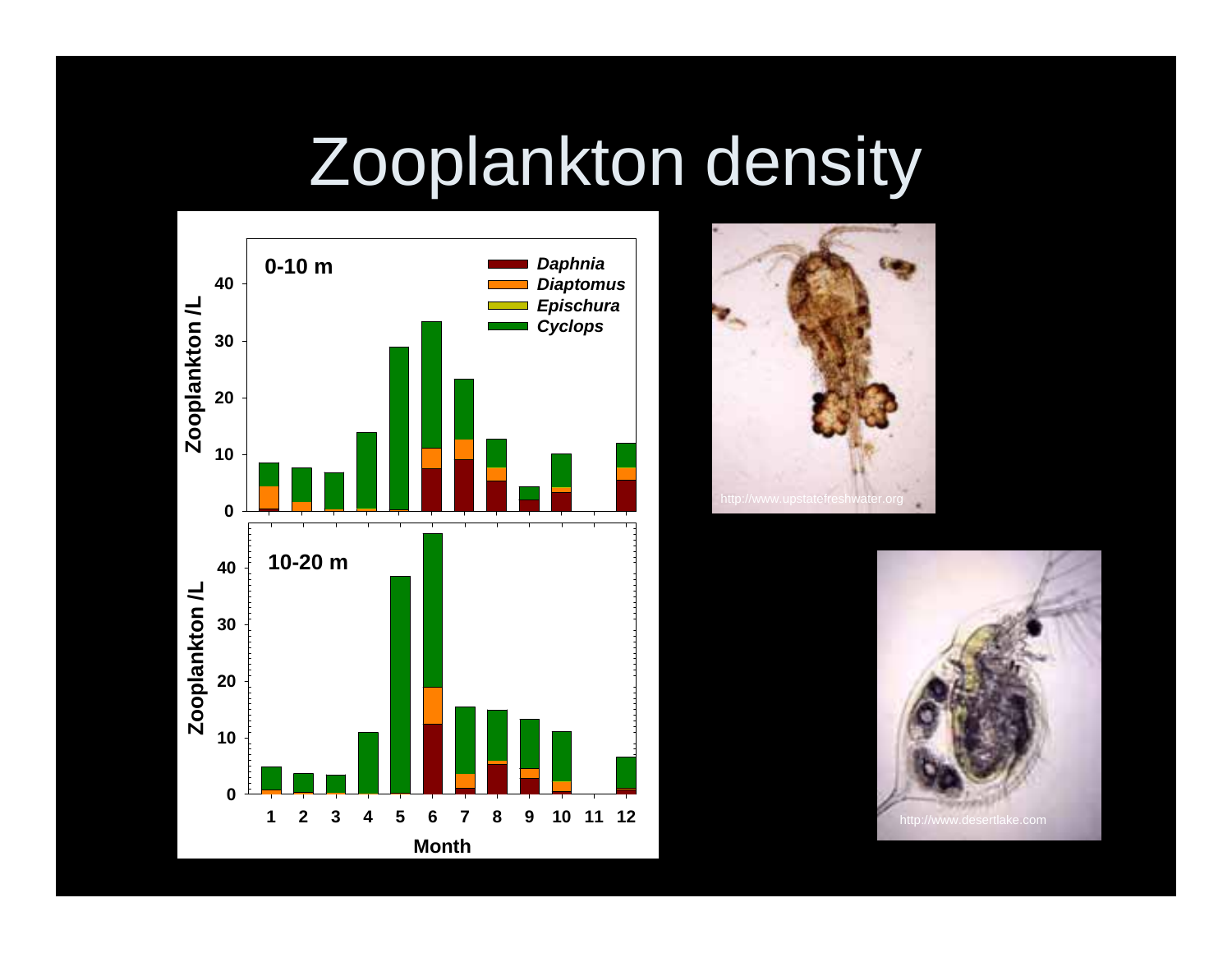## Seasonal diets of cutthroat trout

Proportion



Seasonal Diets for Lake Sammamish Cutthroat 200-300 mmJune July August September Autumn Winter Spring 0.00.2 0.40.60.8 1.0

Seasonal Diets of Lake Sammamish Cutthroat >300 mm



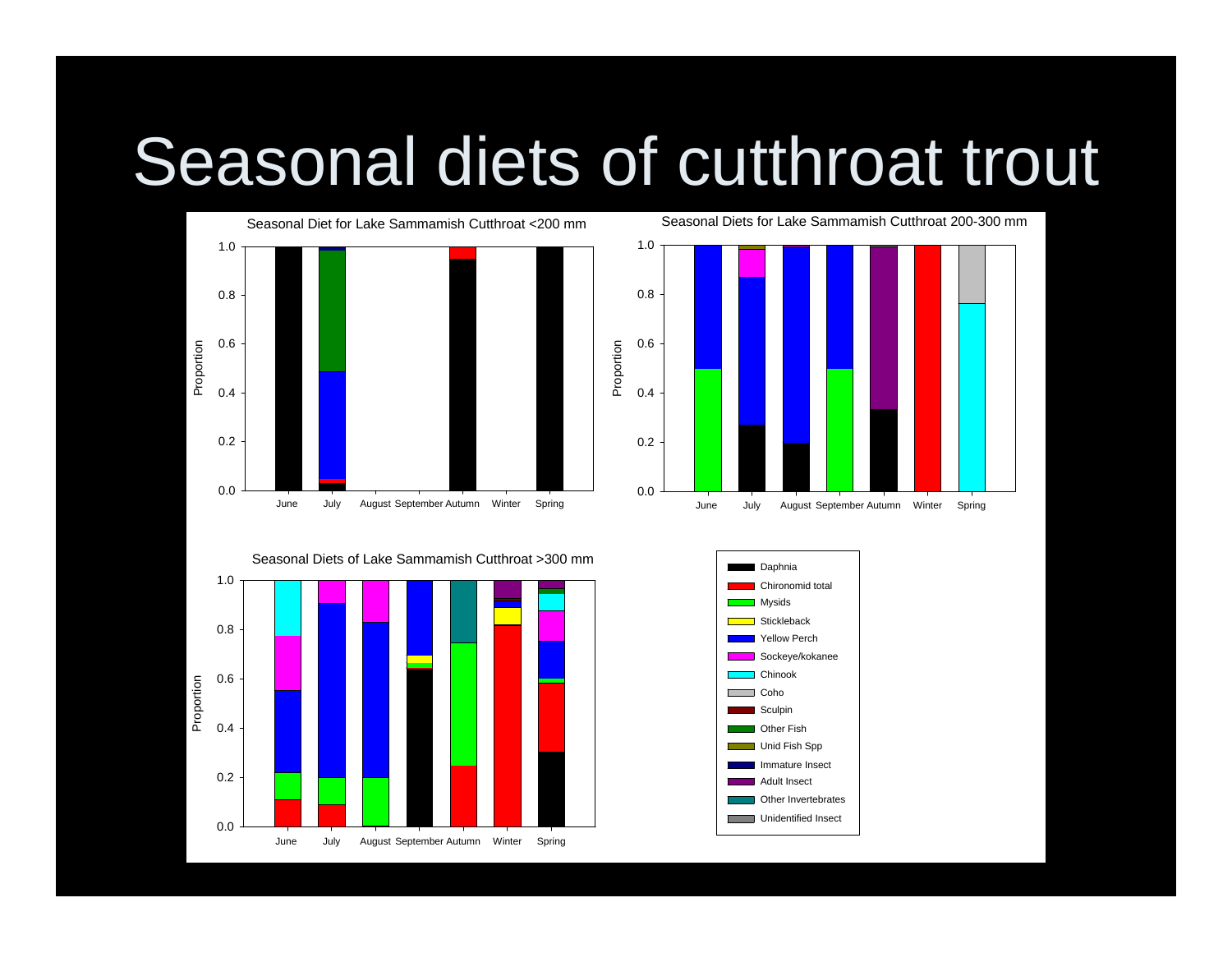## Seasonal diets of kokanee



Seasonal Diet of Lake Sammamish Kokanee >300 mm





Seasonal Diet of Lake Sammamish Kokanee 200-300 mm

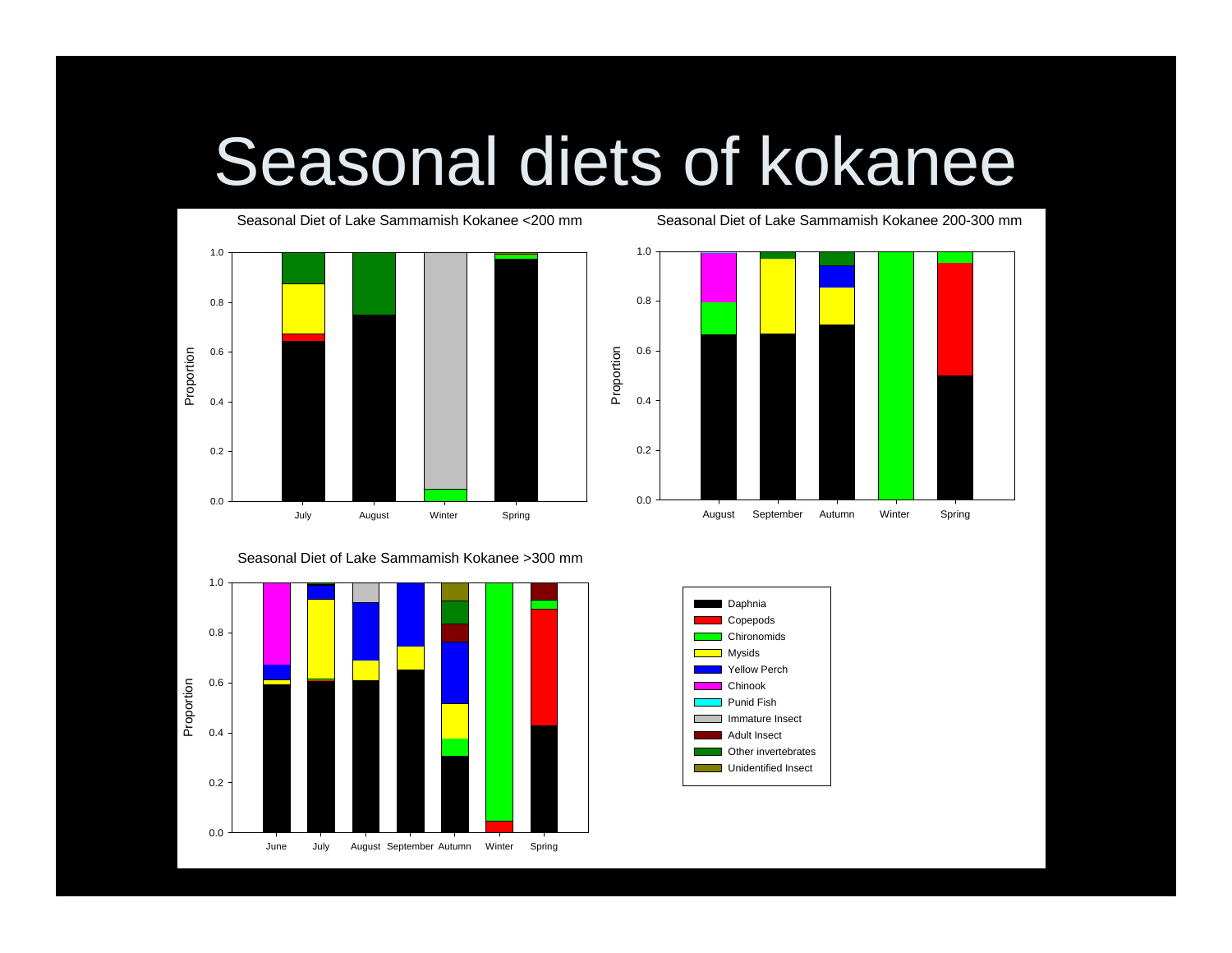#### Bioenergetic consequences of temp/DO "squeeze"

- Kokanee as an example
- $\bullet$ Simulation from July 2<sup>nd</sup> (day 1) through November 15th (day 139)
- Inputs: thermal experience, diet proportions, and size classes
- DO is not an input into this model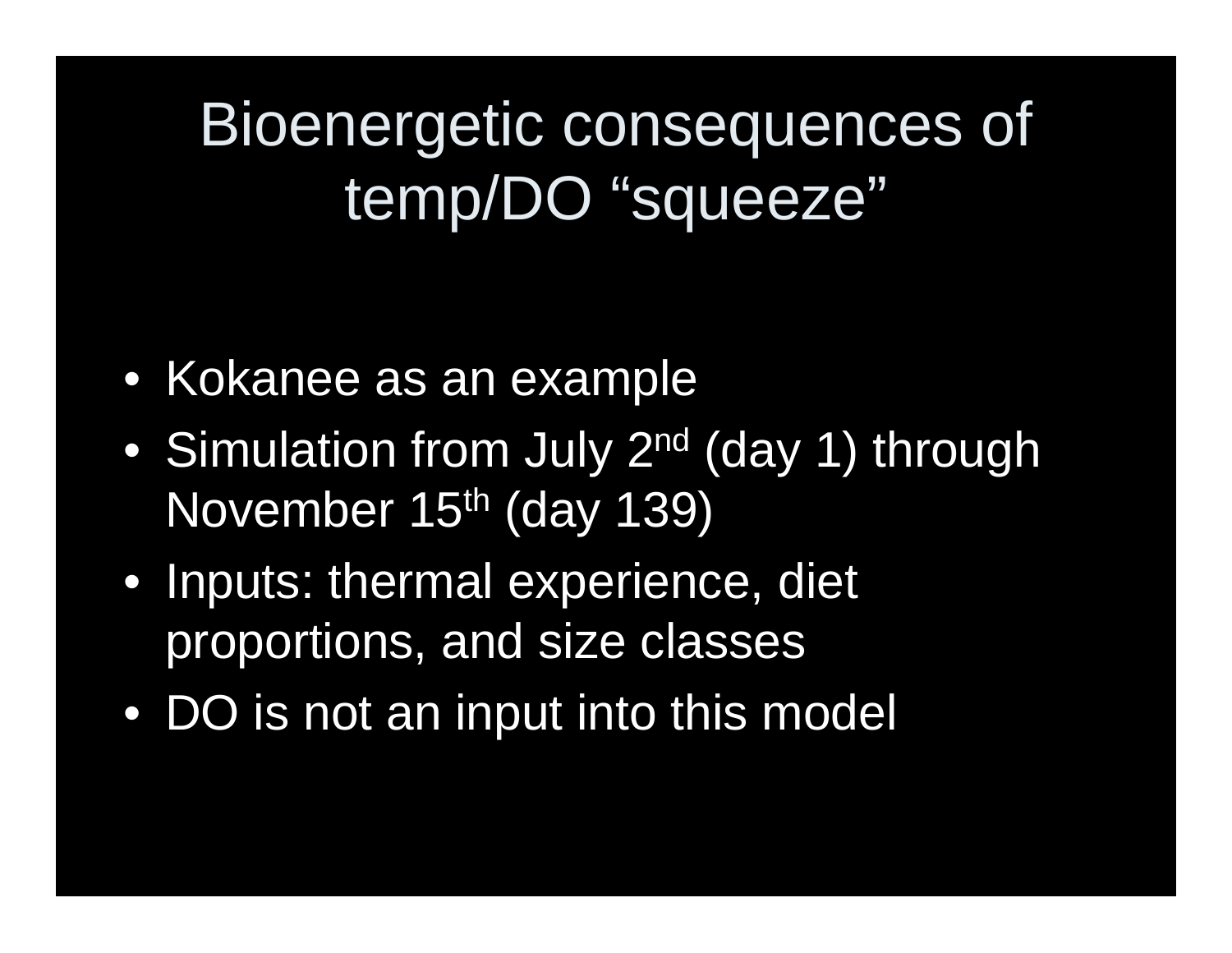# Thermal experience

| Day of<br><b>Simulation</b> | <b>Epilimnetic</b><br>thermal<br>experience<br>$\rm ^{\circ}C$ | <b>Metalimnetic</b><br>thermal<br>experience<br>$\rm ^{\circ}C$ | <b>Hypolimnetic</b><br>thermal<br>experience<br>$\rm ^{\circ}C$ |
|-----------------------------|----------------------------------------------------------------|-----------------------------------------------------------------|-----------------------------------------------------------------|
|                             |                                                                |                                                                 |                                                                 |
| 7                           | 18.18*                                                         | 9.16                                                            | 8.3                                                             |
| 17                          | $20.4*$                                                        | 10                                                              | 8.5                                                             |
| 24                          | $21.65*$                                                       | 9.77                                                            | 8.6                                                             |
| 38                          | 18.65*                                                         | 9.51                                                            | 8.6                                                             |
| 60                          | $21.9*$                                                        | $\overline{10.24}$                                              | 8.35                                                            |
| 89                          | $18.7*$                                                        | 9.91                                                            | 8.6                                                             |
| 110                         | 16.18                                                          | 10.75                                                           | 8.6                                                             |

*\* Denotes temp >17*  °*C*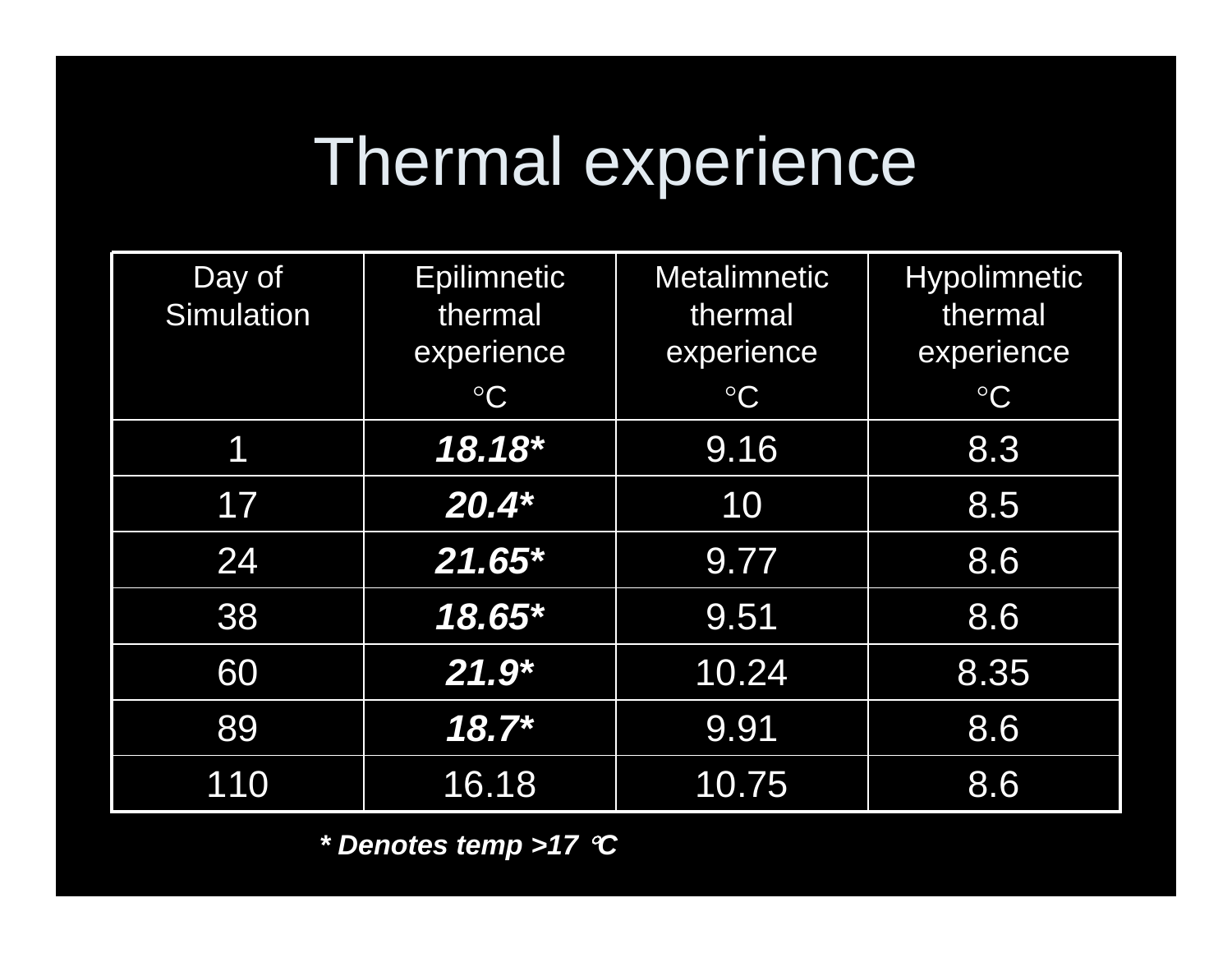## Kokanee consumption

#### **Predicted Consumption from the Bioenergetics Model**

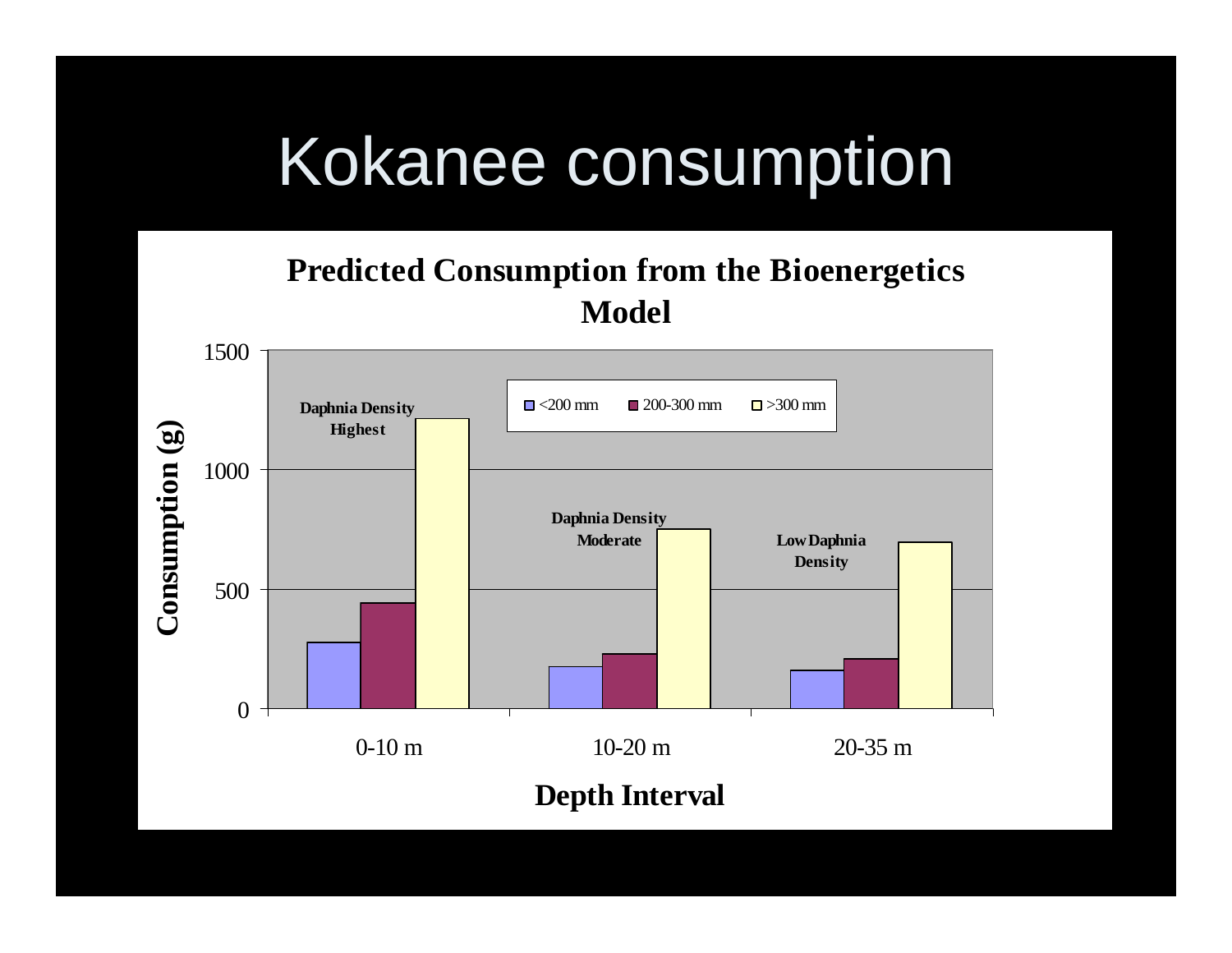## Risk of predation

- When predators and prey are "squeezed" into the same depth interval, predation is more intense
- Our data suggests that kokanee and yellow perch are the targets of pelagic piscivores more during the stratified period than the rest of the year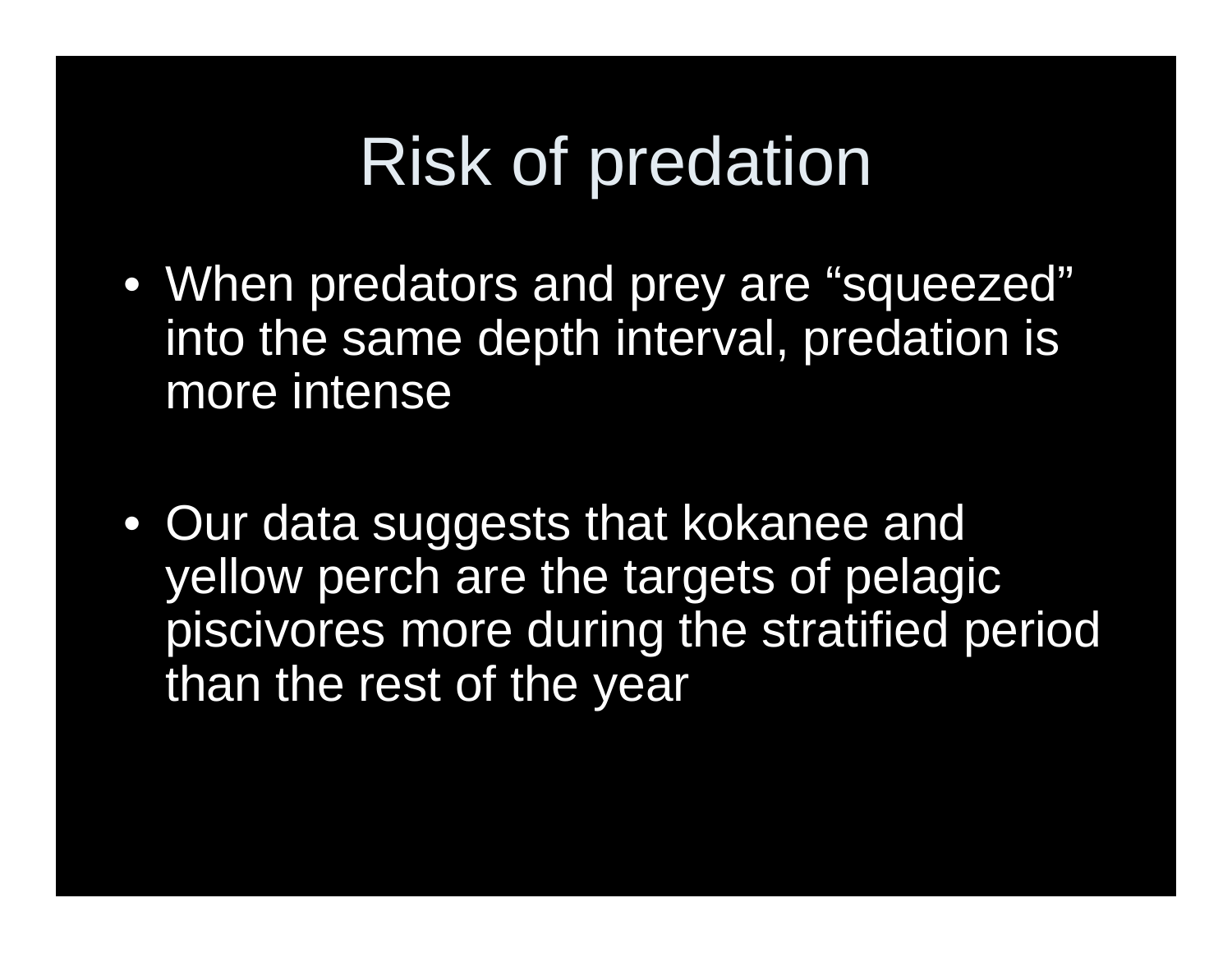### **Conclusions**

- 1. Salmonids respond to changes in temperature and dissolved oxygen
- 2. Salmonid diets change seasonally as a result of changes in the environment
- 3. Kokanee and yellow perch are preyed upon more heavily during thermally stratified conditions, when their distribution is confined to the same depth intervals as the piscivorous cutthroat trout
- 4. In order to maintain growth, kokanee in the epilimnion would need to consume almost 2x the number of daphnia as those in the metalimnion and hypolimnion